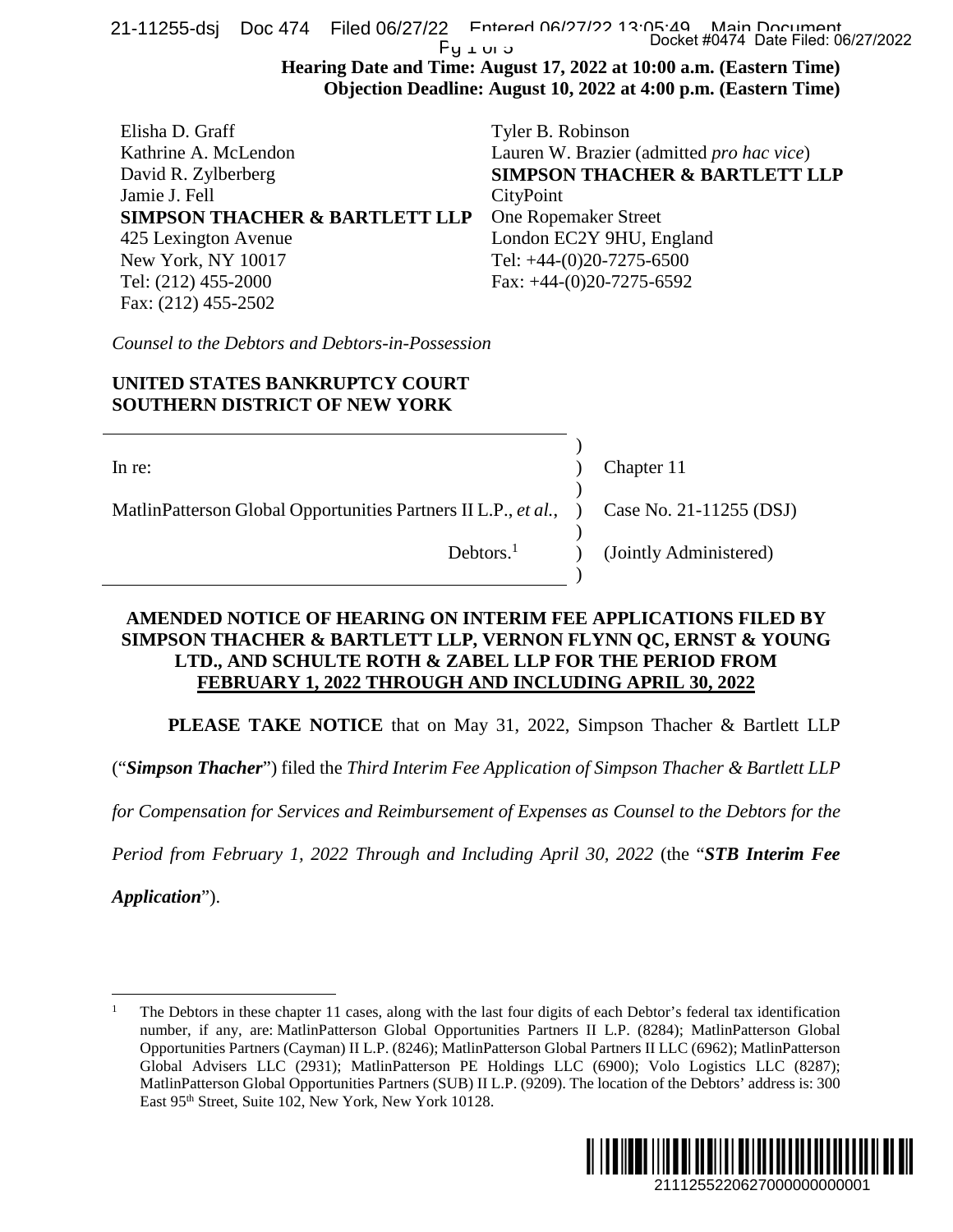### 21-11255-dsj Doc 474 Filed 06/27/22 Entered 06/27/22 13:05:49 Main Document Pg 2 of 5

**PLEASE TAKE FURTHER NOTICE** that on May 31, 2022, Vernon Flynn QC ("*Mr. Flynn*") filed the *First Interim Fee Application of Vernon Flynn QC for Compensation for Professional Services as Special Litigation Counsel to the Debtors for the Period from February 1, 2022 Through and Including April 30, 2022* (the "*Vernon Flynn Interim Fee Application*").

**PLEASE TAKE FURTHER NOTICE** that on May 31, 2022, Ernst & Young Ltd. ("*EY Ltd.*") filed the *Second Interim Fee Application of Ernst & Young Ltd. for Compensation and Reimbursement of Expenses Incurred as Audit Services Provider for the Debtors for the Period from February 1, 2022 Through and Including April 30, 2022* (the "*EY Ltd. Interim Fee Application*").

**PLEASE TAKE FURTHER NOTICE** that on May 31, 2022, Schulte Roth & Zabel LLP ("*Schulte*") filed the *Third Interim Fee Application of Schulte Roth & Zabel LLP as Conflicts Counsel to the Debtors in Possession for Allowance of Compensation for Services Rendered and Reimbursement of Expenses for the Period from February 1, 2022 Through and Including April 30, 2022* [Docket No. 441] (the "*Schulte Interim Fee Application*" and, together with the STB Interim Fee Application, the Vernon Flynn Interim Fee Application and the EY Ltd. Interim Fee Application, the "*Interim Fee Applications*").

**PLEASE TAKE FURTHER NOTICE** that a hearing on the Interim Fee Applications will be held over Zoom before the Honorable David S. Jones, United States Bankruptcy Judge, United States Bankruptcy Court for the Southern District of New York (the "*Court*"), One Bowling Green, Courtroom No. 501, New York, New York 10004, on **August 17, 2022 at 10:00 a.m. (prevailing Eastern Time)**.

**PLEASE TAKE FURTHER NOTICE** that due to the COVID-19 pandemic and in accordance with the Court's General Order M-543, dated March 20, 2020, the hearing will only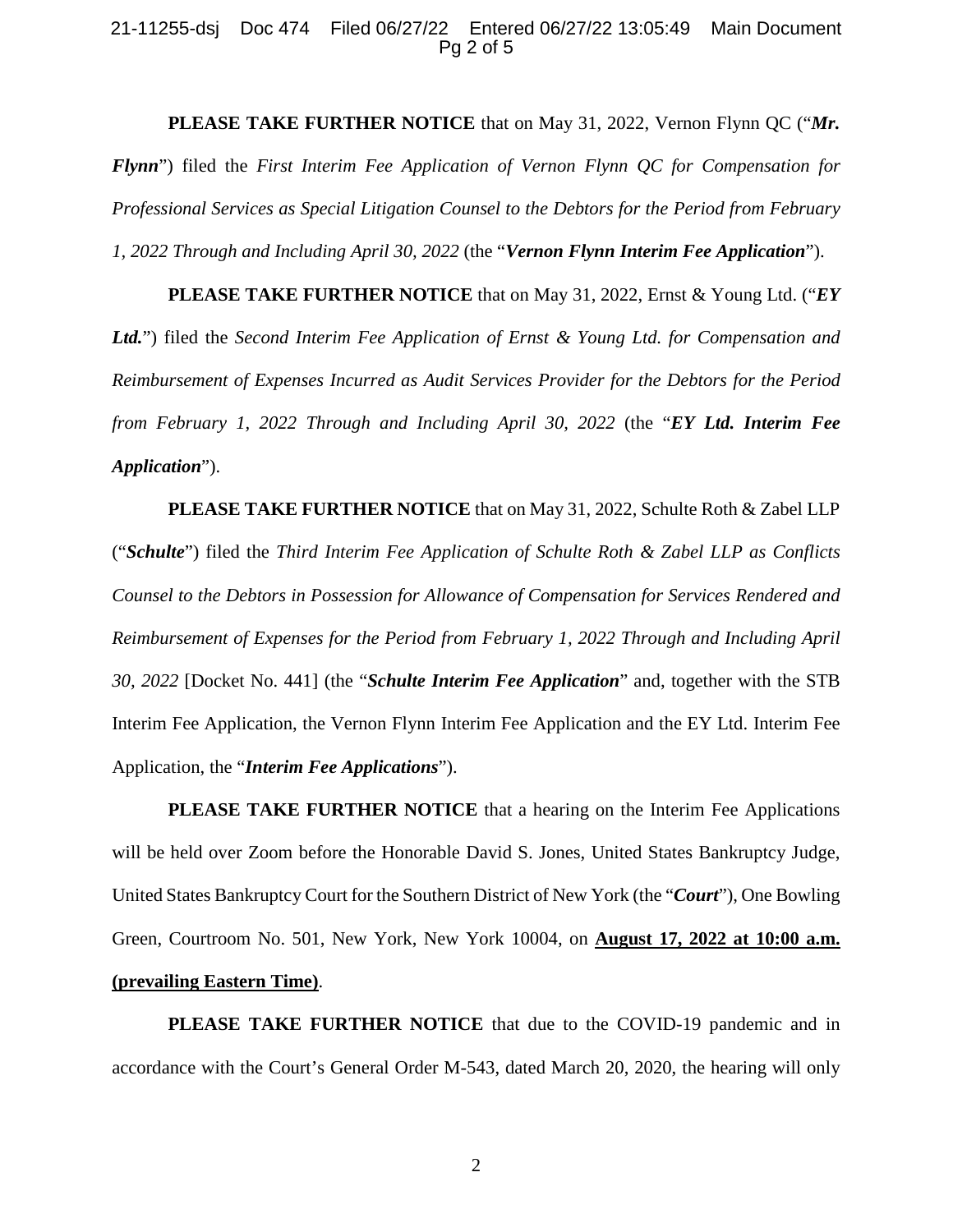### 21-11255-dsj Doc 474 Filed 06/27/22 Entered 06/27/22 13:05:49 Main Document Pg 3 of 5

be conducted via Zoom.<sup>2</sup> Parties should not appear in person and those wishing to participate in the hearing are required to register their appearance by **4:00 p.m. (prevailing Eastern Time) on August 16, 2022** at https://ecf.nysb.uscourts.gov/cgi-bin/nysbAppearances.pl.<sup>3</sup>

**PLEASE TAKE FURTHER NOTICE** that any responses or objections to the relief requested in the Interim Fee Applications shall: (a) be in writing; (b) conform to the Federal Rules of Bankruptcy Procedure, the Local Bankruptcy Rules for the Southern District of New York, all General Orders applicable to chapter 11 cases in the United States Bankruptcy Court for the Southern District of New York; (c) be filed electronically with the Court on the docket of *In re MatlinPatterson Global Opportunities Partners II L.P.*, Case 21-11255 (DSJ) by registered users of the Court's electronic filing system and in accordance with the General Order M-399 (which is available on the Court's website at http://www.nysb.uscourts.gov); and (d) be served so as to be actually received by **August 10, 2022 at 4:00 p.m. (prevailing Eastern Time**) (the "*Objection Deadline*"), by (i) the U.S. Trustee for the Southern District of New York, (ii) (x) with respect to the STB Interim Fee Application, the Vernon Flynn Interim Fee Application and the EY Ltd. Interim Fee Application, Simpson Thacher & Bartlett LLP, 425 Lexington Avenue, New York, New York 10017 (Attn: Elisha D. Graff, Kathrine A. McLendon and Jamie J. Fell (emails: egraff@stblaw.com, kmclendon@stblaw.com, and jamie.fell@stblaw.com)), counsel for the Debtors and (y) with respect to the Schulte Interim Fee Application, Schulte Roth & Zabel LLP, 919 Third Avenue, New York, New York 10022, Attn: Adam C. Harris (Adam.Harris@srz.com) and Kelly Koscuiszka (Kelly.Koscuiszka@srz.com) conflicts counsel to the Debtors, (iii) counsel

<sup>2</sup> A copy of the General Order M-543 can be obtained by visiting http://www.nysb.uscourts.gov/news/generalorder-m-543-court-operations-under-exigent-circumstances-created-covid-19.

<sup>3</sup> Instructions on how to register can be obtained by visiting https://www.nysb.uscourts.gov/zoom-video-hearingguide.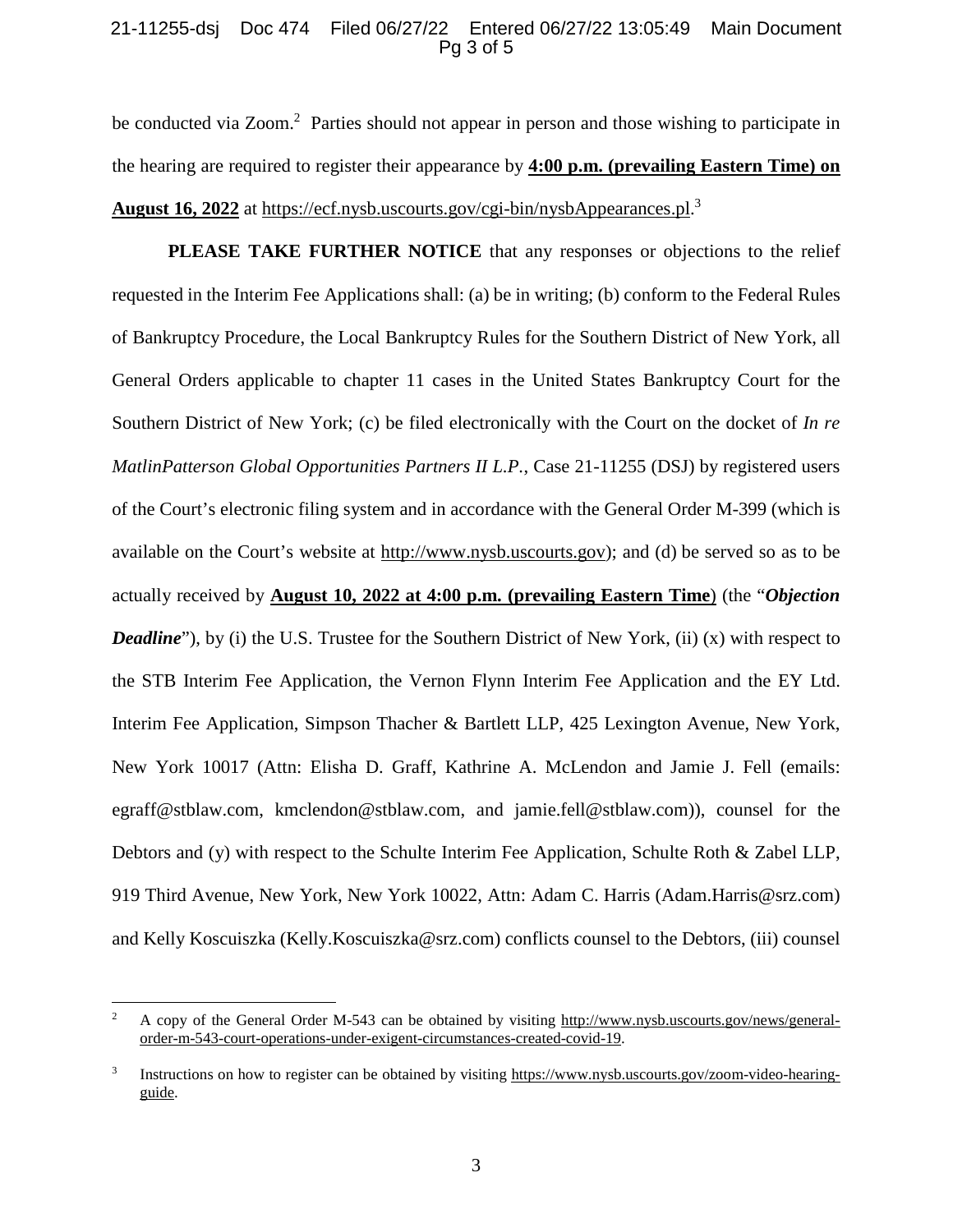### 21-11255-dsj Doc 474 Filed 06/27/22 Entered 06/27/22 13:05:49 Main Document Pg 4 of 5

to VRG, (iv) counsel to VarigLog, and (v) with respect to the EY Ltd. Interim Fee Application, EY Ltd.

**PLEASE TAKE FURTHER NOTICE** that only those responses or objections that are timely filed, served, and received will be considered at the hearing. Objecting parties are required to attend the hearing and failure to appear may result in relief being granted upon default. In the event that no objection to the Interim Fee Applications is timely filed and served, the relief requested in the Interim Fee Applications may be granted without a hearing before the Court.

**PLEASE TAKE FURTHER NOTICE** that in accordance with the *Order Pursuant to Sections 105(a) and 331 of the Bankruptcy Code, Bankruptcy Rule 2016 and Local Rule 2016-1 Establishing Procedures for Monthly Compensation and Reimbursement of Expenses of Professionals* [Docket No. 105] (the "*Interim Compensation Order*"), if the Interim Fee Applications are uncontested, the Court, in its discretion, may approve the Interim Fee Applications without the need for a hearing. If no responses are timely filed and served, Mr. Flynn, Simpson Thacher, Schulte, and EY Ltd. may, after the Objection Deadline, submit a proposed order to the Court granting the Interim Fee Applications, which may be entered with no further notice or opportunity to be heard.

**PLEASE TAKE FURTHER NOTICE** that copies of the Interim Fee Applications may be obtained from the Court's website, https://ecf.nysb.uscourts.gov for a nominal fee, or free of charge, from the website of the Debtors' claims and noticing agent, http://kccllc.net/mpii.

*[Remainder of page intentionally left blank.]*